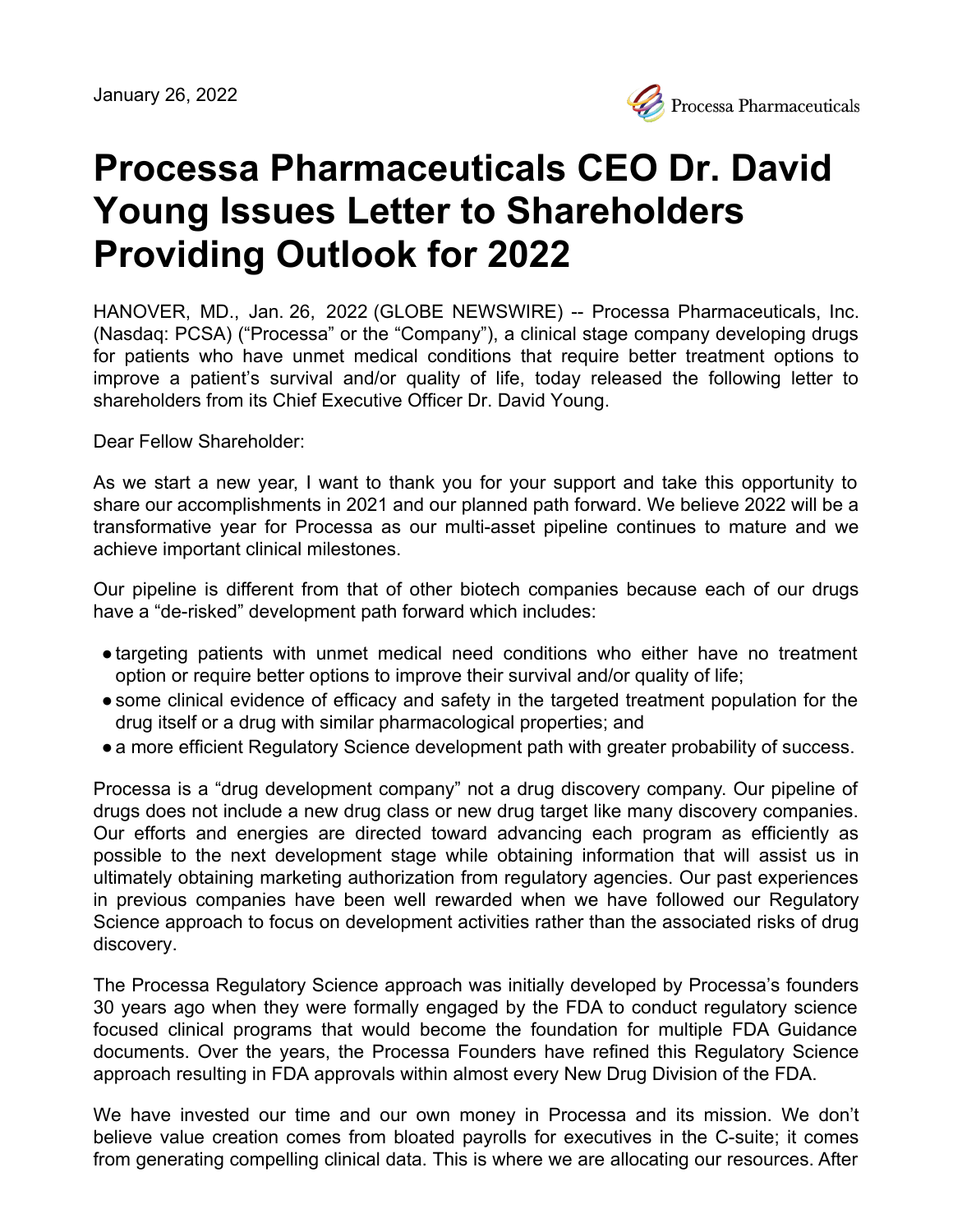uplisting on the Nasdaq, we demonstrated our personal commitments by limiting the combined cash compensation for our six C-suite members to less than \$600k annually. This aligns our interests with our shareholders.

In 2022, our focus continues to be developing our pipeline of drugs to obtain data that would allow us to initiate multiple Phase 3 trials in 2023.

## **Accomplishments in 2021**

Our four major goals at the start of 2021 were simple:

1. Initiate enrollment of PCS499 in our Phase 2B trial for the treatment of ulcerative Necrobiosis Lipoidica (uNL) and enroll enough patients to complete an interim analysis.

We anticipated enrolling 8-10 patients for a six-month treatment course before the end of 2021. Unfortunately, COVID-19 had a significant impact on our study enrollment and only three patients were enrolled. Patients who have suffered for months or years from the serious but not life-threatening condition of uNL were neither willing to take the risk of contracting a life-threatening case of COVID-19 themselves nor risk passing it on to family members as a result of required visits to our clinical sites. We also experienced having patients scheduled for study screening dying of COVID-19 before screening. Given the low enrollment rate, we expanded our patient recruitment efforts in the second half of 2021. Even with slower than expected enrollment, we should still meet our goal of initiating a Phase 3 pivotal trial in 2023.

2. Initiate enrollment in our Next Generation Capecitabine (PCS6422 and capecitabine combination treatment) Phase 1B trial in Patients with Advanced Refractory Gastrointestinal Tract Tumors and determine if PCS6422 was successfully affecting the metabolism of capecitabine.

We initiated the trial and successfully completed the first 2 cohorts. The interim analysis of the data from these patients demonstrated that PCS6422 successfully inhibited the metabolism of capecitabine over 24-48 hours after administration of PCS6422 but unfortunately did not inhibit the metabolism throughout the 7 days of capecitabine treatment as desired. The first 2 cohorts provided us with enough information to modify our trial so we can determine more optimal regimens for both PCS6422 and capecitabine. We delayed enrolling additional patients in 2021 until we finalize the modification of our trial, expected to be submitted to FDA in the first half of 2022.

3. Obtain an IND for PCS12852 for the treatment of gastroparesis.

Many of the drugs that currently address the gastroparesis multibillion dollar market have serious side effects and can only be taken for a short duration of time. The first step to guide the development of PCS12852 is to evaluate the effect of PCS12852 on the gastric emptying rate and the symptoms associated with gastroparesis. An IND was submitted in 2021 and FDA notified us that the Phase 2A trial was safe to proceed. A CRO was selected, sites are being initiated and preparations are underway to begin enrolling patients during the first half of 2022.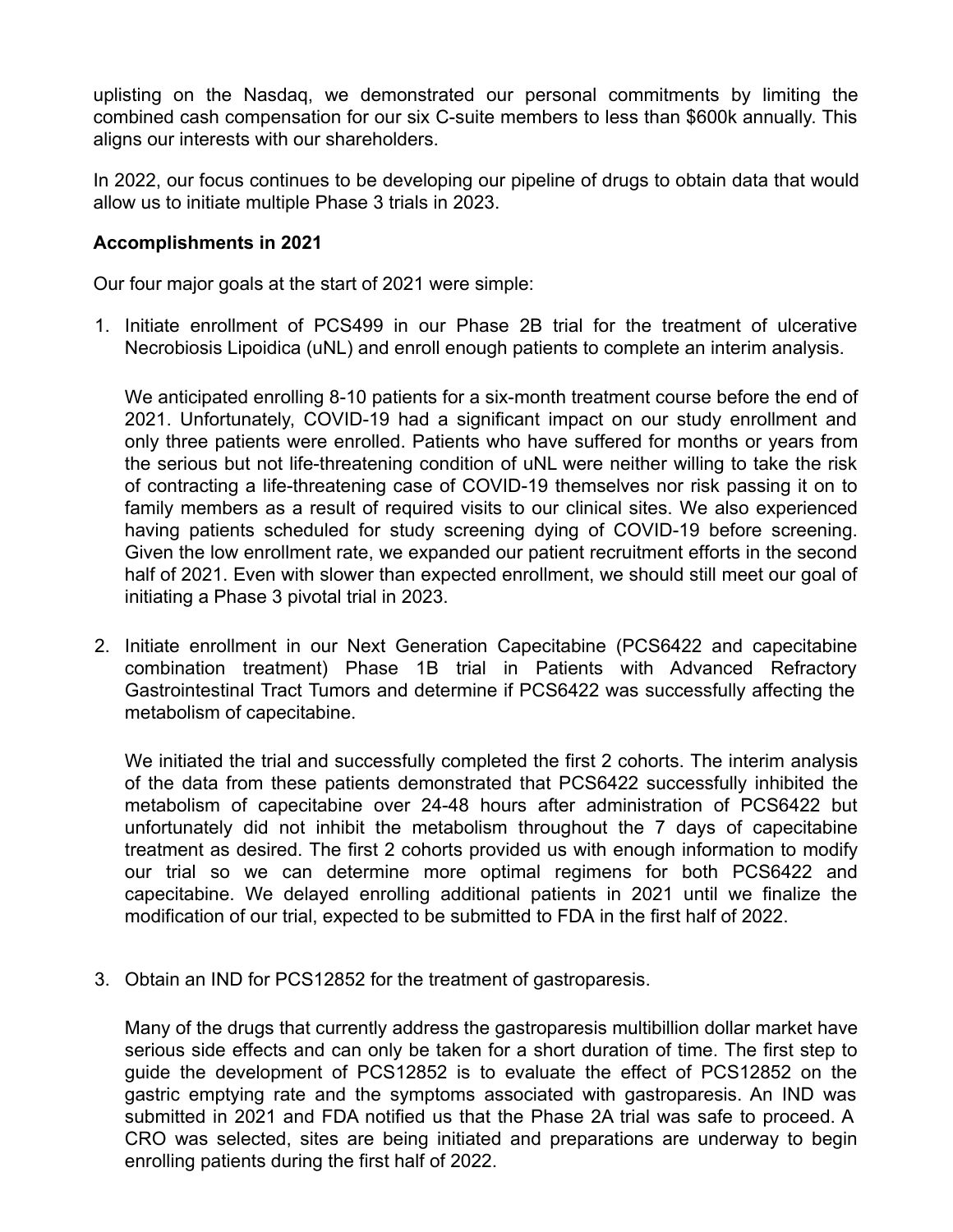4. In-license a drug such as PCS3117 that is closer to Phase 3 and NDA than other drugs within our pipeline but still possess a "de-risked" development path.

PCS3117 was in-licensed in 2021. PCS3117 is a chemotherapeutic agent similar to currently FDA approved Gemcitabine. PCS3117 has been shown in preliminary studies to successfully treat pancreatic cancer patients that are both resistant and responsive to Gemcitabine. The drug has received Orphan Designation for the treatment of pancreatic cancer. Our development plan for PCS3117 has been defined with alternate routes to approval depending on the results of the next studies we plan to conduct. We have also begun to define and develop biomarker assays that would help us identify patients likely to have a better response to PCS3117 than Gemcitabine.

In addition to these achievements, in February 2021 we completed a private placement sale of 1,321,132 shares of common stock at a purchase price of \$7.75 per share for a total of \$10.2 million; and have expanded our development team with the hiring of four highly qualified individuals.

## **Milestones for 2022**

As we enter 2022, we have sufficient cash to complete the three clinical trials briefly described below (i.e., PCS499 Phase 2B, PCS6422 Phase 1B, PCS12852 Phase 2A) and the biomarker assay development for PCS3117. If we see opportunities in the financing market, we could also strategically improve our cash position by nominal use of our ATM financing.

- 1. PCS499 With the expanded enrollment efforts, we expect to complete our Phase 2B interim analysis and complete full enrollment of all patients in 2022. This will allow us to complete the final report on the Phase 2B trial in 2023 and communicate with FDA as we initiate our Phase 3 trial in 2023.
- 2. PCS6422 We are finalizing the revised Phase 1B protocol for "Next Generation Capecitabine" to first determine a more optimal DPD inhibition regimen for PCS6422 followed by defining the Maximum Tolerated Dose of capecitabine for the more optimal PCS6422 DPD inhibition regimen. The revised protocol will be submitted to the FDA in the first quarter of 2022 with the plan to restart recruitment in the first half of 2022. We are expanding our recruitment efforts for this program to complete recruitment of all patients for this trial by the end of 2022.
- 3. PCS12852 The Phase 2A trial in gastroparesis patients has been initiated with enrollment expected to begin soon. This study will enroll 24 patients with enrollment completion expected by the end of 2022.
- 4. PCS3117 We have started the development of biomarkers for PCS3117 in pancreatic cancer patients and expect to complete this during the first half of 2022. Following completion of the biomarker assays, we plan to begin a clinical trial evaluating the biomarker's role in PCS3117 treatment.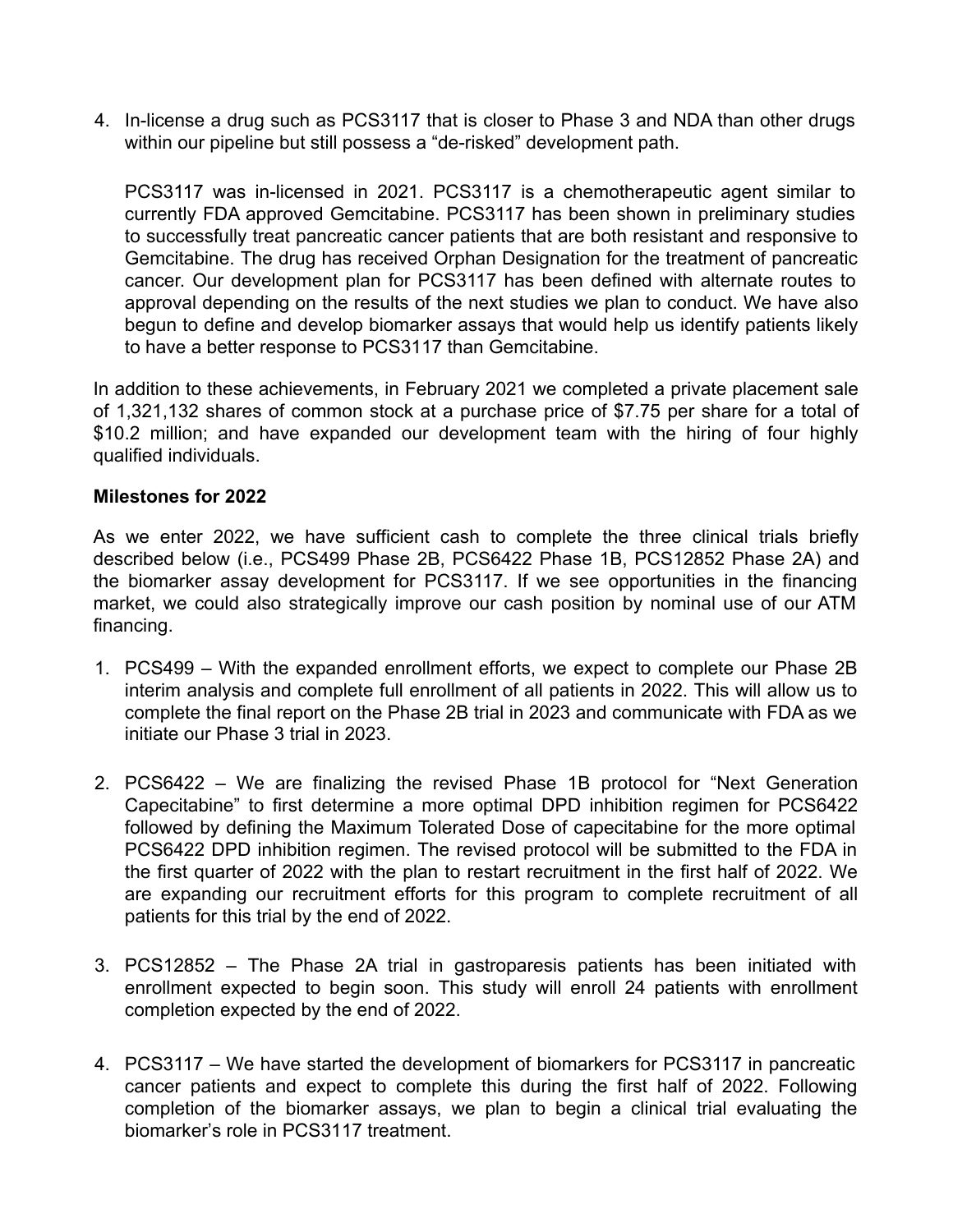- 5. PCS11T The IND enabling development program for the treatment of small cell lung cancer and gastrointestinal cancer is being finalized for PCS11T with the expectation that these studies could be initiated in 2022.
- 6. All Programs We hope to identify additional regulatory paths to accelerate development and reduce development risks for some of our pipeline drugs.

In summary, at the core of our operation is the application of our Regulatory Science approach, which in essence is about designing and refining the development programs and clinical studies given the data at hand and conducting development programs through the eye of an FDA reviewer whose primary goal is to evaluate approvability through the "Benefit/Risk" profile of a drug. With our achievements in 2021 and expected progress in 2022, in addition to evaluating the data as a scientist/clinician, we will utilize our experience with the FDA to evaluate the studies, data and programs as an FDA reviewer would, allowing the program for each drug to be more efficiently developed while de-risking the program at each step.

If you have any questions about our programs, contact Michael Floyd ([mfloyd@processapharma.com](https://www.globenewswire.com/Tracker?data=QjAqsWFyTyHJzjQC-_LL_doz3yXu7-L4UIktqQs0WecGbqB8x5lnQILl-QzfbOZ_Rt7BfhBJlEeiL-enyEoqG5s5OkJb_5hY2Bl83G5KLlM=)) or Patrick Lin [\(plin@processapharma.com](https://www.globenewswire.com/Tracker?data=qj18TttsCd0fJtREBgSISthbIRSEmAGORKAWnsEda9WVsImVFFOuVo5c4_LG1e94HeS_ZQq76pVhhLpA4YSepLIqY34_398D7lewzt5m9LM=)).

We look forward to an exciting 2022!

Sincerely,

David Young Pharm.D., Ph.D. CEO, Processa Pharmaceuticals

## **About Processa Pharmaceuticals, Inc.**

The mission of Processa is to develop products with existing clinical evidence of efficacy for patients with unmet or underserved medical conditions who need treatment options that improve survival and/or quality of life. The Company uses these criteria for selection to further develop its pipeline programs to achieve high-value milestones effectively and efficiently. Active clinical pipeline programs include: PCS6422 (metastatic colorectal cancer and breast cancer), PCS499 (ulcerative necrobiosis lipoidica) and PCS12852 (gastroparesis/GI motility). The members of the Processa development team have been involved with more than 30 drug approvals by the FDA (including drug products targeted to orphan disease conditions) and more than 100 FDA meetings throughout their careers. For more information, visit the company's website at **[www.processapharma.com](https://www.globenewswire.com/Tracker?data=qZu5uvvt_eOeFVWZXrLTgXbh4zH8CslgB_Axcvas_Q-gGErUN9_z1jm4ZBw6Q5mJU0mpy4cAlF8N2xrciKp3cwTeZv9abCTsFal6eQup-Xk=)**.

### **Forward-Looking Statements**

This release contains forward-looking statements. The statements in this press release that are not purely historical are forward-looking statements which involve risks and uncertainties. Actual future performance outcomes and results may differ materially from those expressed in forward-looking statements. Please refer to the registration statement relating to the securities being sold in this offering, which identifies important risk factors which could cause actual results to differ from those contained in the forward-looking statements.